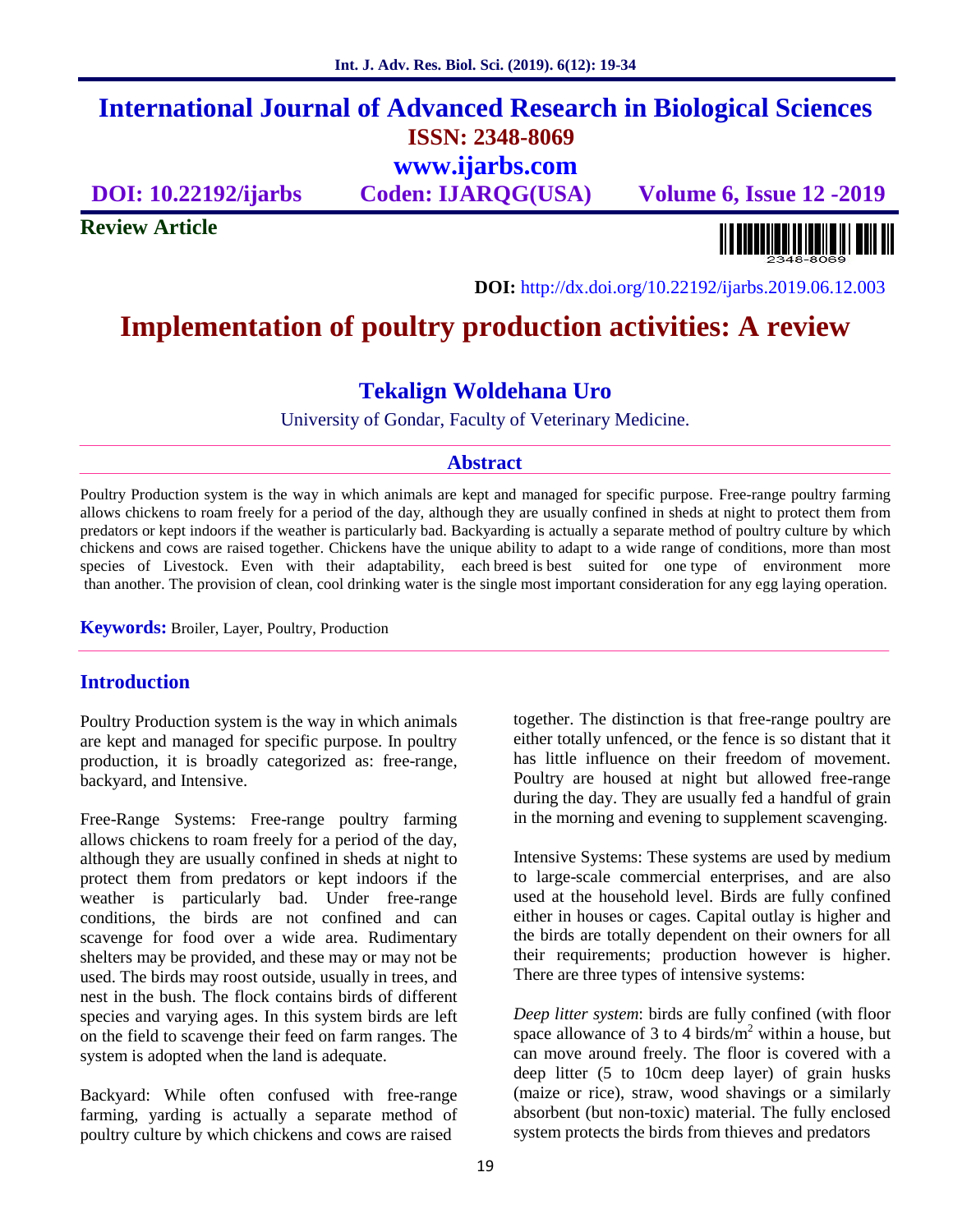and is suitable for specially selected commercial breeds of egg or meat-producing poultry (layers, breeder flocks and broilers).

*Slatted floor system*: wire or wooden slatted floors are used instead of deep litter, which allow stocking rates to be increased to five birds/ $m<sup>2</sup>$  of floor space. Birds have reduced contact with faeces and are allowed some freedom of movement.

*Battery cage system*: this is usually used for laying birds, which are kept throughout their productive life in cages. There is a high initial capital investment, and the system is mostly confined to large-scale commercial egg layer operations. This is the most intensive type of poultry production system. In this system each hen is confined to a small cage. The dayto-day management operations like feeding, watering, egg collection, etc. are easy. The important advantage is the saving of floor space per bird.

The objective of the study of this paper is:

\* To identify and select poultry breeds for production

## **Identify and select poultry breeds for production**

#### **Common poultry breeds**

There are hundreds of chicken breeds in existence. Domesticated for thousands of years, distinguishable breeds of chicken have been present since the combined factors of geographical isolation and selection for desired characteristics created regional types with distinct physical and behavioral traits passed on to their offspring. The physical traits used to distinguish chicken breeds are size, plumage color, comb type, skin color, number of toes, amount of feathering, egg color, and place of origin. They are also roughly divided by primary use, whether for eggs, meat, or ornamental purposes, and with some considered to be dual-purpose.

## **Leghorn Chickens**

Color and Appearance: Most Leghorn chickens have single combs but there are several color varieties that have rose combs. Recognized colours are white, red, black tailed red, light brown, dark brown, black, blue, buff, columbian, buff columbian, barred, exchequer and silver.

Origin of Leghorn Chickens: The Leghorn breed was developed in Livorno, Italy.

Size of Leghorn Chickens: Leghorns mature into smallish chooks, weighing from 3 lbs (1.4kg) to 4 lbs  $(1.8kg)$ .

Temperament of Leghorn Chickens: Leghorns are nervous types of chickens around humans and can fly, making them less popular as a homestead breed.

Uses of the Leghorn Chickens: Leghorns are fantastic egg producers, laying around 280 white eggs a year. They are the world's top breed behind commercial egg producing lines.

## **New Hampshire Chickens**

Color and Appearance: The mature birds are a rich chestnut red, of a lighter and more even shade than the Rhode Island Reds.

Origin of New Hampshire Chickens: The New Hampshire originated in the state of New Hampshire in the United States.

Size of New Hampshire Chickens: Roosters weigh in at around 8.5 lb (3.9 kg), whereas hens are lighter at 6.5 lb (2.9 kg).

Temperament of New Hampshire Chickens: New Hampshire's are competitive and aggressive.

Uses of the New Hampshire Chickens; while it is a fair producer of large brown eggs, the New Hampshire was developed more for meat production than egg production. Medium heavy in weight, it matures early and dresses a nice, plump carcass as either a broiler or a roaster. The hens are prone to go broody and make good mothers.

#### **Rhode Island Red Chickens**

Color and Appearance: These chooks normally have hard rust colored feathers, but may be darker or almost black.

Origin of Rhode Island Red Chickens: The Rhode Island Red are types of chickens originally bred using an infusion of Malay chicken bloodlines in Adamsville, Rhode Island in the USA.

Size: Rhode Island Reds are large: roosters weigh in at around 8.5 lb (3.8 kg), the hens 6.5 lb (3 kg).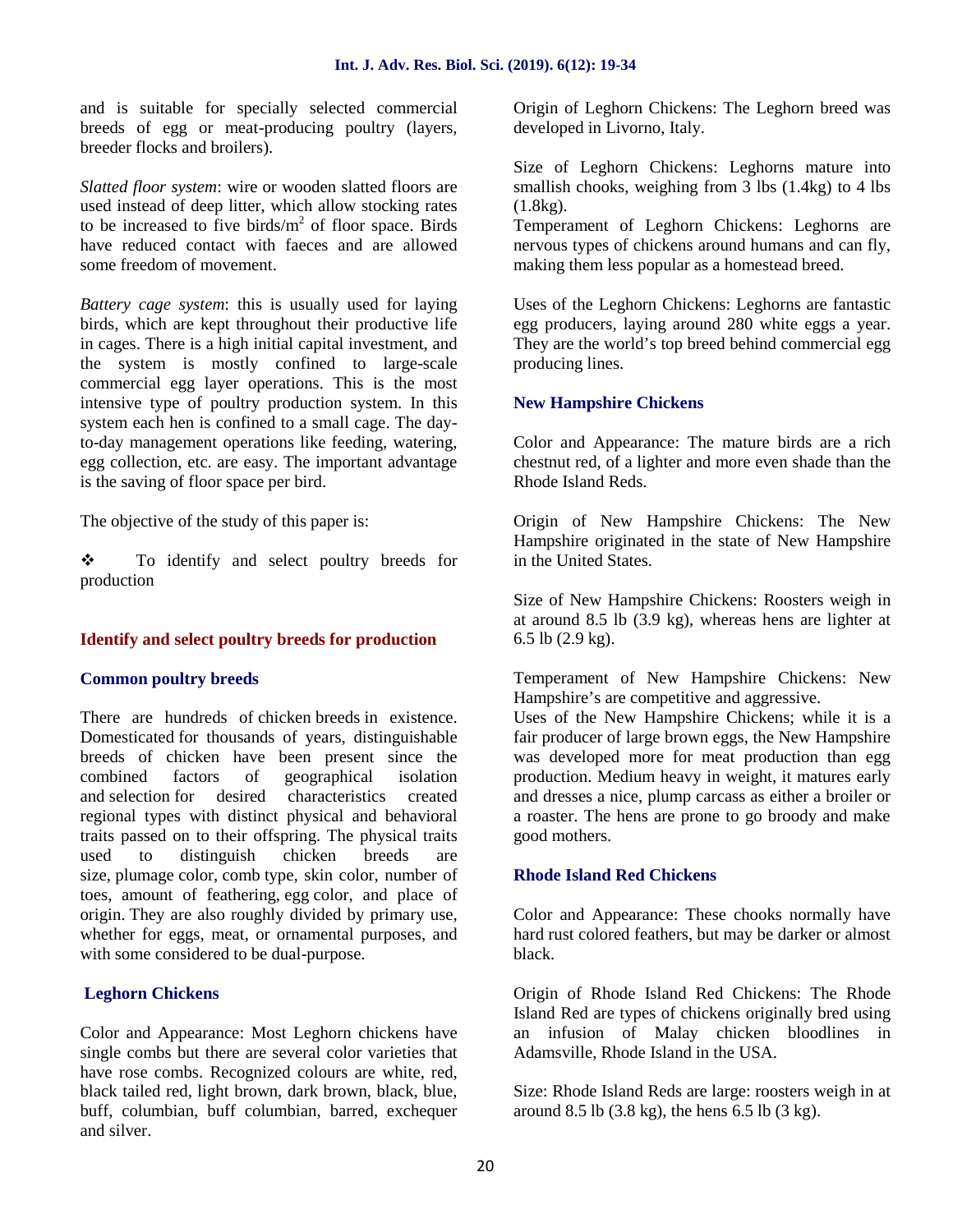Temperament of Rhode Island Red Chickens: They are generally good pets to keep. However the roosters, and sometimes hens, can be quite aggressive.

Uses of the Rhode Island Red: They are a tough utility bird, raised for meat and eggs. Indeed they are among the best laying types of chickens. With good feeding their egg production is excellent, being from 250 to 300 large, light brown eggs a year. They are moderately early maturing. Rhode Island Reds are also used for creating many modern hybrid types of chickens. However, their large comb makes them susceptible to frost bite.

## **Deciding Criteria for selection poultry breeds** and **selecting appropriate breeds**

Chickens have the unique ability to adapt to a wide range of conditions, more than most species of Livestock. Even with their adaptability, each breed is best suited for one type of environment more than another. Criteria for selecting poultry breed s, Carcass Quality and Other Uses Feather Color, Temperature, Tolerance, Disposition, When you crowd birds, like is the case in a small coop or moveable pen, aggressive tendencies result in more injuries, infections, broken eggs, and even dead chickens, so consider this before you put aggressive breeds in with overly docile ones, Considering the space you may have your birds in, disposition is key to keeping birds healthy, Size Matters, Egg Color and Laying Ability, A good laying record and Precocity.

The average age at which pullets began to lay eggs was traditionally between 18-21 weeks. In recent years, this has gradually been reduced so that hybrids start lying much earlier. The amount and intensity of artificial light also has a bearing on precocity and if too much is given the pullets can start to lay before they have finished growing. From the point of view of birds destined for free-range conditions, this is not a good idea. They need to be well grown before egg laying starts otherwise they will not be able to cope with the demands of outside conditions. A good pullet for free-range would therefore be one with a precocity of around 18 weeks.

## **Criteria for selecting Egg type poultry breeds**

*Intensity:* This refers to the number of eggs laid over a given period, such as a month, without skipping a day. The greater the degree of intensity the better the hen. Again, scrupulous recording is required.

*Persistency:* This is the ability to lay over a long period of time in the first season of lay. The longer the period the greater the persistence and the better the hen for selection purposes.

*Lack of broodiness*: Hens which are always going broody and sitting tight on the nest, wanting to hatch out a clutch of eggs, are not going to be laying as well. This is an undesirable characteristic for the egg producer, although it may be welcome by those who want a broody hen to incubate and brood some eggs.

*Moulting:* This is a natural process of losing old feathers and replacing them with new ones. All birds moult, but the time and duration are to some degree inherited. The pattern can be a useful indication as to whether a hen is a good layer or not. As a general rule, a hen that moults early is a poorer layer than one who moults later. It is not quite that simple however, for an early moulter that goes through the moult quickly, is better than one whose moult lasts a long time.

*Vent and abdomen:* The abdomen of a hen enlarges when she starts lying and the vent becomes more moist and rounded. A bird that is a poor layer will tend to have a smaller, more shriveled vent. The pelvic bones also gradually move further apart. This can be measured quite easily by picking up a hen and seeing how many fingers will fit in between the bones. At first, it will be two fingers wide, but as the laying period continues, it measures three or even four fingers wide. When viewed from above, a good layer will be considerably narrower at the front than the back.

## **Plan for poultry house construction and facilities**

#### **Requirements for poultry house construction.**

The basic requirements for poultry housing are: protection from weather, protection from predators, space, adequate ventilation, a clean environment and access to dust bathing facilities.

## **Environment**

The climate in a chicken house has a great influence on the health and production level of the birds. Especially young and highly productive birds are sensitive in this respect.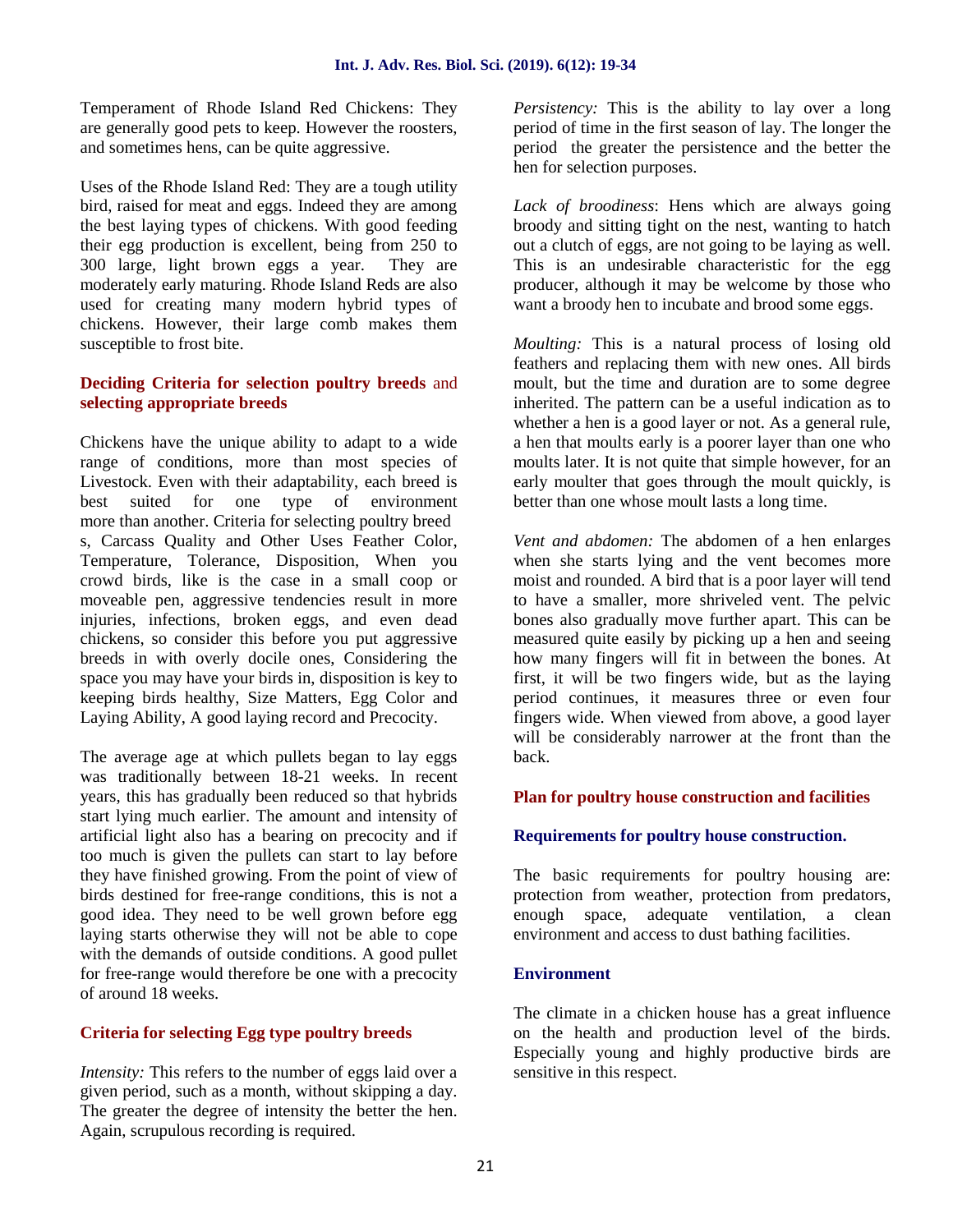Proper housing should meet the following environmental requirements. Moderate temperature:- Hens need a moderate temperature of  $50-60$  °F, Adequate ventilation:- The proper ventilation of poultry house is necessary for the purpose of removing excessive moisture and providing fresh air, Dryness: - Dry condition inside a poultry house is always an ideal condition. The proper degree of dryness in a house is obtained by a proper system of ventilation. Dampness gives rise to disease condition, Insulation:- Insulation of walls and roofs of a poultry house serves the following purpose, Light:-Day light in the house is desirable for the comfort of the house and Sanitation.

## **Ventilation: air flow**

Ventilation is an important factor in housing. A building with open sides is ideal, otherwise cross ventilation at bird-level should be allowed for in the form of floor level inlets, open in a direction to allow the prevailing wind to blow across the width of the building.

Heat stress is a significant constraint to successful production and can lead to death. Although birds can withstand several degrees below freezing, they do not tolerate temperatures over 40 °C. Poultry become heat stressed and irritable, and may begin to peck at one another. When new pinfeathers are growing (especially on young stock), blood is easily drawn, which can lead to cannibalism. The effects of heat stress are: a progressive reduction in feed intake as ambient temperature rises; an increase in water consumption in an attempt to lower temperature; a progressive reduction in growth rate; and Disturbances in reproduction (lower egg weight, smaller chicks, reduced sperm concentration and an increased level of abnormal sperm in cocks).

## **Light: duration and intensity**

A well-lit house is essential. A dark house leads to lethargic, inactive, unproductive birds. Light is important for feeding, as poultry identify food by sight. This is especially important for intensively managed day-old chicks, which need very bright 24 hour lighting for their first week of life. Light is also an important factor in sexual maturity. An increasing light proportion in the day, as naturally occurs from mid-winter to mid-summer, will accelerate sexual maturity in growing pullets, bringing them to lay sooner. If hens are already laying, the increasing light proportion will increase egg production.

## **Protection: shelter sheds and buildings**

Many factors influence the type and choice of housing to protect poultry from the effects of weather and predators. These include the local climate, the available space, the size of the flock and the management system. In extensive systems, birds must be protected from disease and predators but also be able to forage.

## **Site selection for poultry house construction**

For efficient profitable and pleasant operation the following consideration should be taken in to account in selecting site to build poultry house.

*Topography (physical feature of the land):* Should be label or gentle slope that requires less site preparation and reduce the cost of construction. Houses should also be suited to take advantage of topographical features which will favor the movement

*Drainage and soil:* poultry houses should be placed on a sloping hillside rather than a hill top or in the bottom of a valley that provides good water drainage. Fertile and well drained soil preferably sandy loam rather than a heavy clay soil grows good vegetation.

*Exposure:* records of local wind speed and direction helps us to choose the best orientation of the house. Depending up on prevailing wind in a given locality, it should face the direction that permits' greatest amount of light in the house and it should be located against the prevailing wind to provide proper ventilation and at the same time avoid necessary exposure to wind. The house should be readily accessible to water supply, electricity and good transportation.

## **Space requirement for different poultry classes**

## **Space: density of birds per unit area**

This is the most important basic principle in housing, as the space available determines the number and type of poultry that can be kept. The recommended floor and perching space for the three main types of chicken is shown in the next table.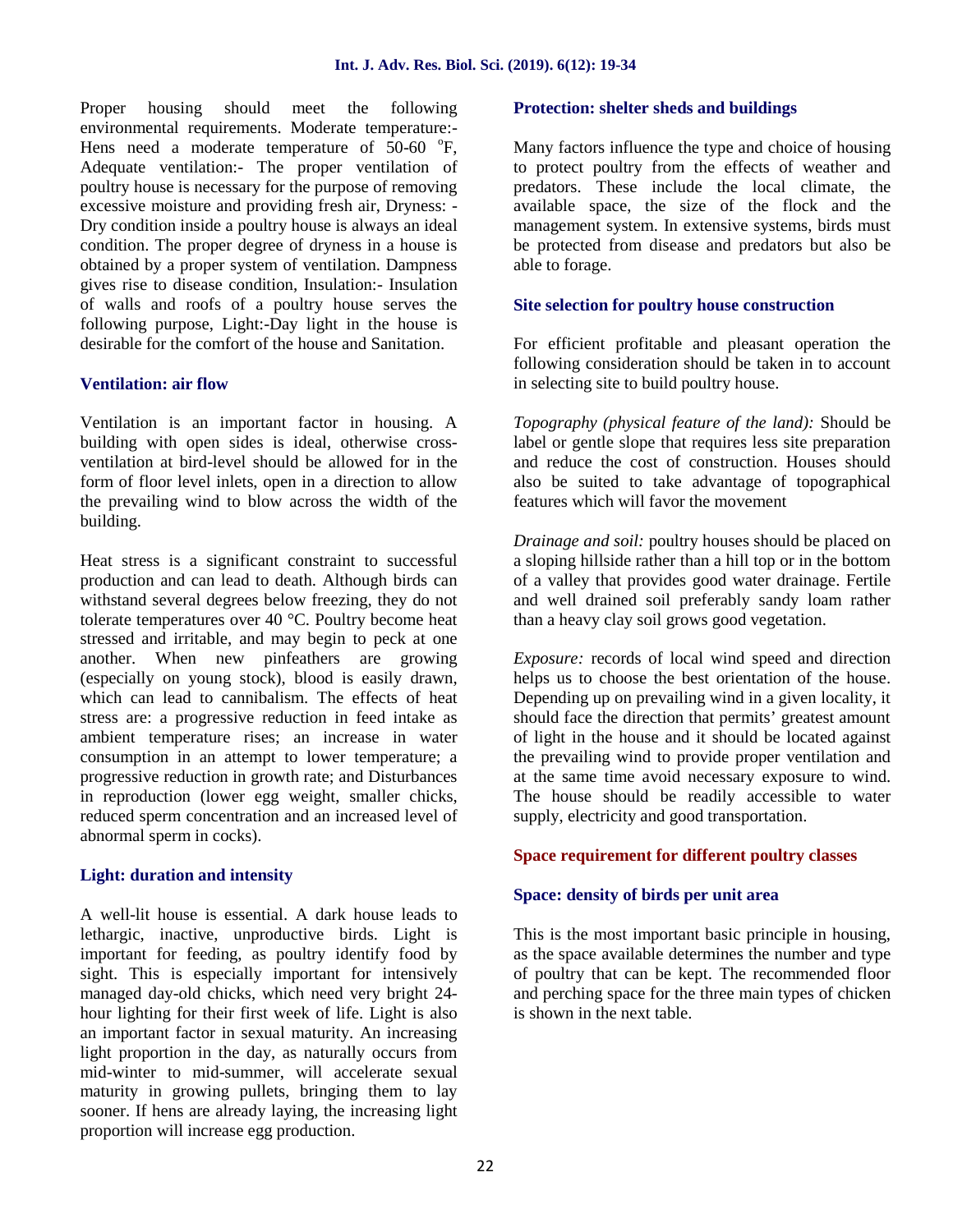| Chicken types | Floor Space(birds/ $m^2$ ) | Floor Space $ft^2$ bird) | Space Perch per bird) |
|---------------|----------------------------|--------------------------|-----------------------|
| Laver         |                            |                          | 25 cm                 |
| Dual Purpose  |                            |                          | 20 cm                 |
| Meat          | 4-2                        | 2.2-2.7                  | 15-20 cm              |

Table 1: Requirement of chickens for floor and perch space

Hen groups are comfortable at a stock density of three to four birds per square meter. If more space is allowed, a greater variety of behavior can be expressed. Less space creates stressed social behavior, allowing disease vulnerability and cannibalism and leaving weaker birds deprived of feed or perch space.

## **Designing farm layout and chicken house**

#### **Poultry housing systems**

Generally four systems of poultry housing followed among the poultry keepers. The type of housing adopted depends to a large extent on the amount of ground and the capital available.

Types of poultry housing: Free – range or extensive system, Semi - intensive system, Folding unit system, Intensive system (Battery system and Deep litter system).

#### **Free-range system**:

Overnight shelter which is roomy, clean and airy should be provided under free-range systems. Houses may be either fixed or mobile. If space permits, a mobile chicken house may be appropriate, and to increase egg production, mobile folds or field units for laying birds can be provided. These mobile units can be rotated on the range. Although housing is cheaper and there is less need for balanced rations, the birds are exposed to the sun and prone to parasite infestation. The stocking density on pasture should be calculated according to the soil type and pasture management system. A night shelter for up to 20 freerange chickens can be attached to any existing structure, such as the farmer's outhouse, kitchen or dwelling. In a deep litter system, there should be a density of at most three to four birds per square metre. In regions where it rains heavily, the floor should be raised with a generous roof overhang, particularly over the entrance. The raised floor can be a solid platform of earth or a raised bamboo platform. The raised bamboo platform has the advantage of providing ventilation under the poultry, which helps cool them in hot weather and keeps them out of flood water in the monsoons.

#### **Semi-intensive system**:

Where the amount of free space available is limited this system is adopted, but it is necessary to allow the birds 20-30 square yards per bird of outside run. Wherever possible this space should be divided giving a run on either side of the house of 10-15 square yards per bird, thus enabling the birds to move onto fresh ground.

#### **Folding-unit system:**

This system of housing is an innovation of recent years. In portable folding unit's birds being confined to one small run, the position is changed each day, giving them fresh ground and the birds find a considerable proportion of food from the herbage are healthier and harder. For the farmer the beneficial effect of scratching and manuring on the land is another side effect.

The most convenient folding unit to handle is that which is made for 25 hens. A floor space of 1 square foot should be allowed for each bird in the house, and 3 square feet in the run, so that a total floor space to the whole unit is 4 square feet per bird, as with the intensive system.

A suitable measurement for a folding house to take 25 birds is 5 feet wide and 20 feet long, the house being 5' x 5', one-third of the run. The part nearest the house is covered in and the remaining 10' open with wire netting sides and top.

Its Disadvantages are; the food and water must be carried out to the birds and eggs brought back and there is some extra labour involved in the regular moving of the fold units.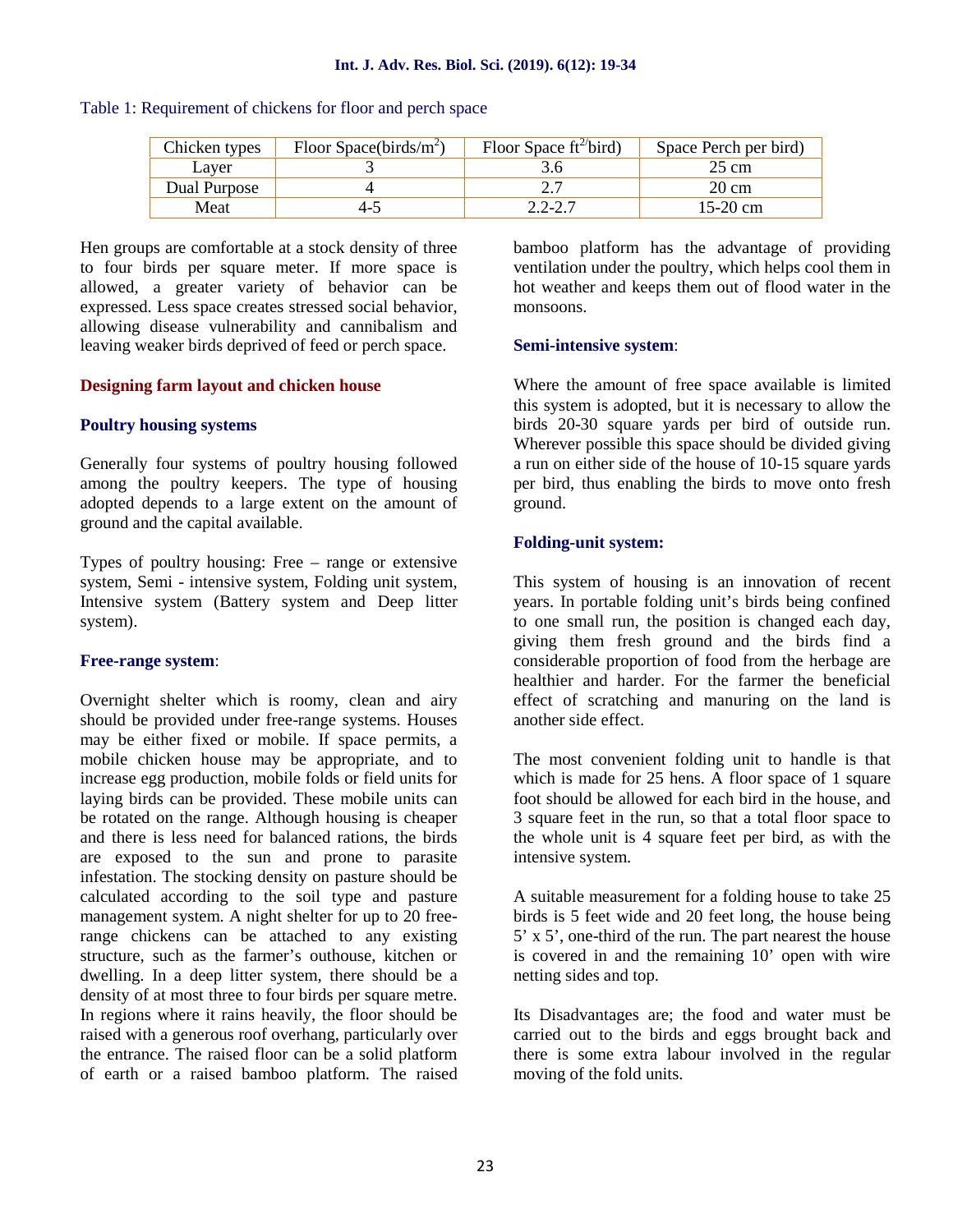## **Intensive System:**

This system is usually adopted where land is limited and expensive. In this system the birds are confined to the house entirely, with no access to land outside. This has only been made possible by admitting the direct rays of the sun on to the floor of the house so that part of the windows are removable, or either fold or slide down to permit the ultraviolet rays to reach the birds. Under the intensive system, Battery (cage system) and Deep litter methods are most common.

**Battery system**; This is the most intensive type of poultry production and is useful to those with only a small quantity of floor space at their disposal. In the battery system each hen is confined to a cage just large enough to permit very limited movement and allow her to stand and sit comfortably. The usual floor space is 14 x 16 inches and the height, 17 inches. Advantages: Remarkably successful in the tropical countries, It requires a minimum expenditure of energy from the bird as they spend all time in the shade and It lessens the load of excess body heat and The performance of each bird can be noted and culling easily carried out.

**Deep litter system**: In this system the poultry birds are kept in large pens up to 250 birds each, on floor covered with litters like straw, saw dust or leaves up to depth of 8-12 inches. Deep litter resembles to dry compost. In other words, we can define deep litter, as the accumulation of the material used for litter with poultry manure until it reaches a depth of 8 to 12 inches.

Advantages of Deep Litter System: Birds and eggs are safety as enclosed in deep litter intensive pen, which has strong wire netting or expanded metal, Built-up deep litter also supplies some of the food requirements of the birds. They obtain "Animal Protein Factor" from deep litter, The level of coccidiosis and worm infestation is much lower with poultry kept on good deep litter than with birds (or chicken) in bare yards. Well managed deep litter kept in dry condition with no wet spots around waterier has a sterilizing action, With correct conditions observed with well managed litter there is no need to clean a pen out for a whole year; the only attention is the regular stirring and adding of some material as needed, Generally 35 laying birds can produce in one year about 1 tone of deep litter fertilizer. The level of nitrogen in fresh manure is about 1%, but on well built-up deep litter it may be around 3% nitrogen (nearly 20% protein). It also contains about 2% phosphorus and 2% potash. Its

value is about 3 times that of cattle manure and It is a valuable insulating agent, the litter maintains its own constant temperature, so birds burrow into it when the air temperature is high and thereby cool themselves. Conversely, they can warm themselves in the same way when the weather is very cool.

**Basic Rules for deep litter system are;** Do not have too many birds in the pen – one bird for every  $3\frac{1}{2}$  to 4 and preferably 5 square feet of floor space, Provide sufficient ventilation to enable the litter to keep in correct condition, Keep the litter dry. This is probably the master work in a deep litter system. If the litter gets soaked by leaking from roofs or from water vessels, it upsets the whole process and would have to start over again. All probable precautions should be taken to maintain the litters completely dry. Stir the litter regularly. Turning the litter (just like digging in a garden) at least once weekly is very important in maintaining a correct build-up of deep litter.

## **Feeding, watering, lighting, and other facilities**

## **Feeder**

A good feeder should be: durable enough to withstand frequent cleaning; stable enough not to be knocked over; of the correct height and depth; bird proof (such that birds cannot get into it or roost in it); and Equipped with a lip to prevent birds from spooning feed out onto the floor with their beaks.

Feeder space is measured as the linear distance of lip available to the birds. This is either the circumference of a round tube-feeder tray or twice the length of a trough if the birds feed from both sides. If troughs are used, at least 10 cm of feeding space should be accessible to each bird. When circular feeders are used, there should be at least 4 cm feeding space per bird.

## **Drinker systems**

The provision of clean, cool drinking water is the single most important consideration for any egg laying operation. Laying fowl require clean, uncontaminated drinking water that is neither too hot nor too cold. If water supply and/or consumption is interrupted for any reason (equipment failure, contamination, overheating) there will be a subsequent drop in egg production until the problem is resolved. This situation is exacerbated during extremely hot conditions, when water consumption can double from 250ml up to 500 ml.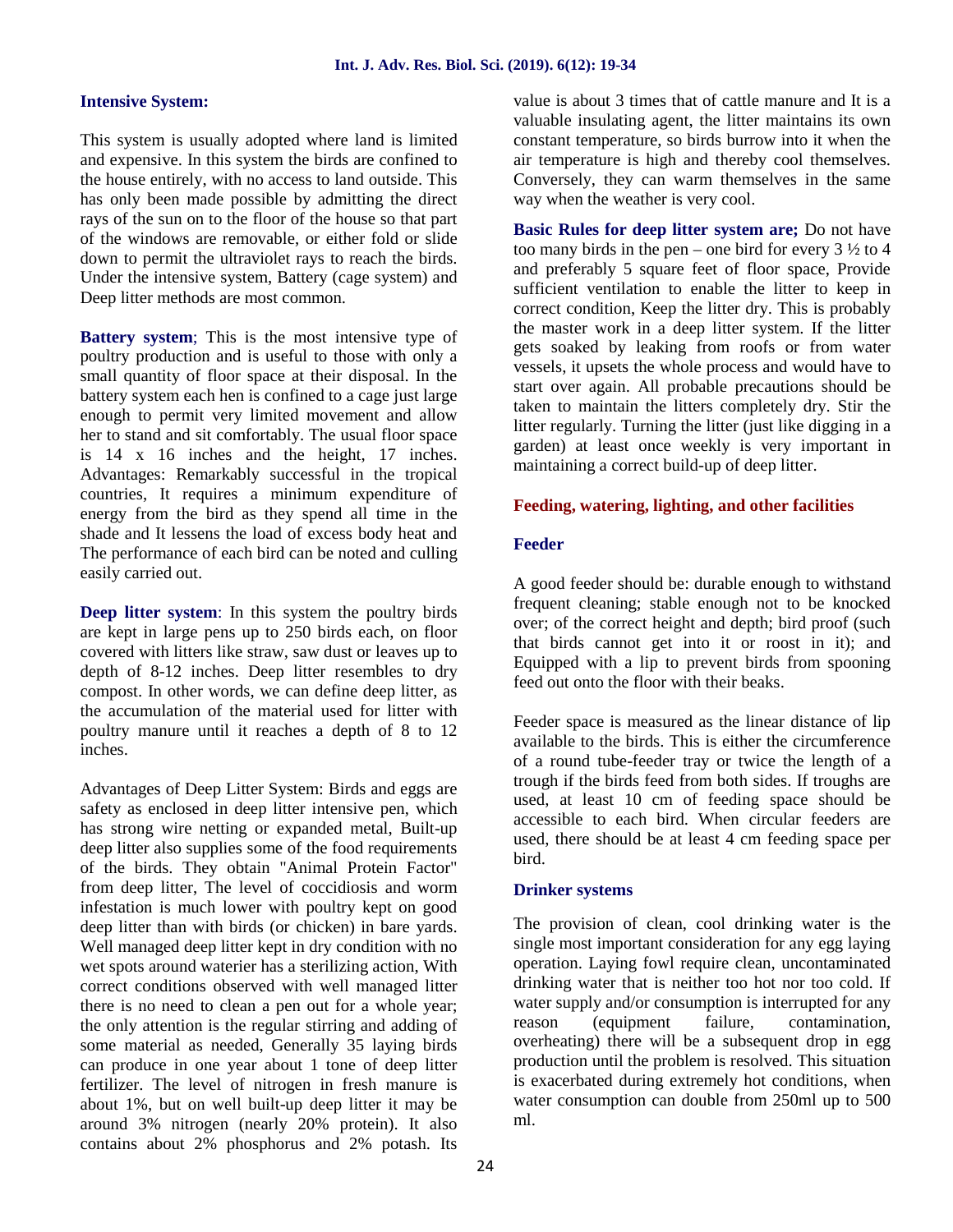For most small scale producers, simple troughs or other receptacles are satisfactory, provided that they are cleaned regularly. There are also many commercially available drinker systems that assist in ensuring a constant supply of clean water.

For larger producers, the most effective and reliable drinker system is the "nipple" system; the standard drinker system of the commercial industry worldwide, providing water to literally billions of chickens, laying hens, broilers, turkeys and other poultry species. This system provides drinking water to the bird when they activate a captive "nipple", releasing a flow of water directly into the bird's beak.

#### **Undertake routine poultry management activities**

## **Lighting**

There are two ways to try to raise the production of chickens by using artificial lighting.

If the housing is lit in the cooler hours before sunrise or after sunset, the chickens are able to eat more or if the day length is increased by using artificial lighting, laying hens are encouraged to lay more eggs.

Day length must not be increased until just before young chicks start laying. Otherwise, it can lead to premature laying maturity. It is best to start raising the chicks when the days are getting shorter. If you need to start the growing period when the days are getting longer, try to artificially ensure a constant day length. Just before the laying period starts, lengthen the days by one hour a week until you have 14 hours of light per day. After production rates have reached a maximum, lengthen the amount of light per day by one hour a week until there are 16 hours of light.

#### **Culling**

Culling is used to immediately remove unproductive hens and sick chickens from the population during the production period. This in Small-scale chicken production increases the production efficiency because you do not waste feed on unhealthy or unproductive chickens. You can already start culling during the growing period.

#### **Feeding and watering managements**

**Vitamin requirements**: vitamins are often involved in enzyme systems.fat soluble vitamins include vitamin

A, D, E and k. water soluble vitamins include vitamin B( thiamin, riboflavin, biotin, niacin, panthothenic acid ,folacin etc)and vitamin C (ascorbic acid) an imbalance of vitamin leads to serious disorders.

**Mineral requirements**: the function of the mineral element in the animal's body is numerous. In the absence of certain mineral elements the various organs and tissues of the animal organism are unable to perform their functions.

**Ca and p** are the minerals required by birds in larger amounts.

**Feed additives**: include antibiotics, growth promoters, and egg yolk coloring materials. they aid in maintaining the normal health of birds and increased feed efficiency. are mixed with poultry rations in minute quantities

#### **Debeaking**

Cannibalism can be prevented by de beaking 1/3-1/2of the beak of chickens. Chicks are debeaked at the age of 6-10 days but it is possible up to the age of 18 weeks. In layers debeaking causes stress, reduces feed intake and affects egg production.

Cannibalism is caused by un satisfactory diets, overcrowding, overheating and bright light

## **Management of poultry disease**:

**Poultry health and disease**: health is the condition in which all the organ systems and body structures are working in full harmony. Disease is deviation from normal health.

Disease is always a big risk to poultry man.

**Stress**: the tendency to develop disease on exposure to infections is increased under conditions of stress. Stress can arise from any of number of internal and external factors.

**Internal factors**: includes Heredity: some birds have natural, hereditary protection against certain disease, Age: some disease occurs at certain age e.g. coccidiosis occur at young age, Immunity: some birds have more immunity to more disease .

**External factors:-** Stocking density of birds: overcrowding leads to social problems, Feed: properly fed birds are more resistant to disease than poorly fed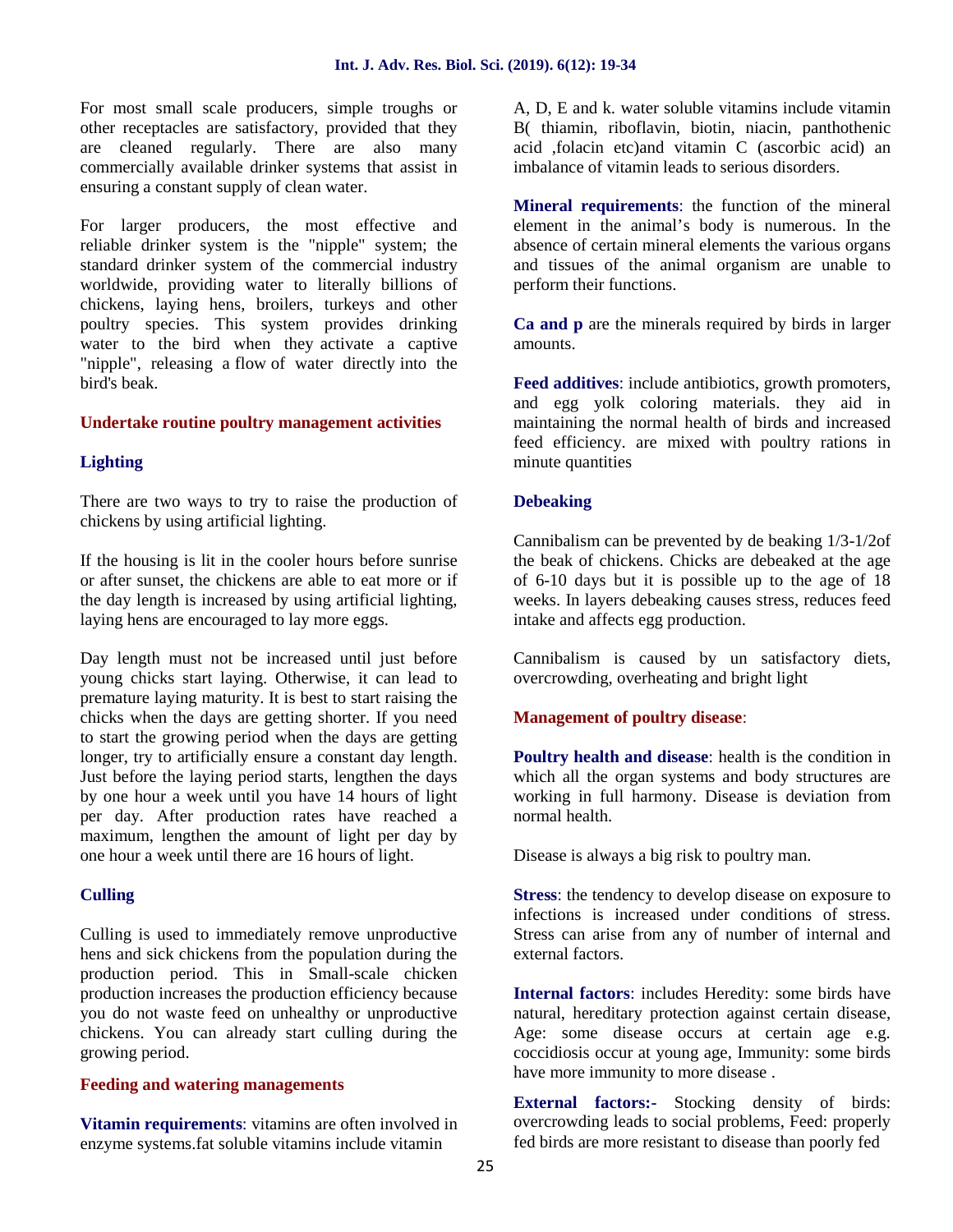ones, Water: provision of insufficient or impure water affects productivity of birds, Climate: a sudden change in temperature, humidity, air composition makes chicks susceptible to disease, Light changes: sudden change in length of exposure to light affects metabolism and can make birds more susceptible to disease.

## **Poultry disease prevention and control**

The preventative measures include good hygiene measures, effective nutrition, good housing and vaccination.

**Handling an outbreak of disease**:- an effective programme of disease prevention and control methods is important in todays intensive poultry operation which includes the following; Bring only healthy birds to the farm, Sanitary precautions should be followed, Provide a balanced ration and clean and adequate supply of fresh water to the birds all the time, Try to avoid stressful conditions, Regularly vaccinate the birds, Check temperature, humidity, light and ventilation of the houses regularly, Keep the birds separated according to their age, Control vermin, keep all birds showing abnormalities in isolation pens, Dispose dead birds properly. Burn or bury all dead birds, If a disease problem develops, obtain an early, reliable diagnosis and apply the best treatment and Always start with the healthy birds.

## **Biosecurity and Disease Management**

Bio security, which literally means safety of living things, is a programme designed to prevent the exposure of birds to disease causing organisms by reducing introduction and spread of pathogens into and between the farms. Therefore, it is better to wait a little longer before introducing new flock than to hurry and risk infection of new flock.

## **Formulate Ration for Different Classes of Poultry**

## **Referring nutrient requirement for chicken from standard nutrient requirement table**

Poultry convert feed into food products quickly, efficiently, and with relatively low environmental impact compared with other livestock. The high rate of productivity of poultry results in relatively high nutrient needs. Poultry require the presence of at least 38 dietary nutrients in appropriate concentrations and balance. The nutrient requirement figures published in Nutrient Requirements of Poultry (National Research Council, 1994) are the most recent available and should be viewed as minimal nutrient needs for poultry. They are derived from experimentally determined levels after an extensive review of the published data. Criteria used to determine the requirement for a given nutrient include growth, feed efficiency, egg production, prevention of deficiency symptoms, and quality of poultry product. These requirements assume the nutrients are in a highly bioavailable form, and they do not include a margin of safety. Consequently, adjustments should be made based on bioavailability of nutrients in various feedstuffs. A margin of safety should be added based on the length of time the diet will be stored before feeding, changes in rates of feed intake due to environmental temperature or dietary energy content, genetic strain, husbandry conditions (especially the level of sanitation), and the presence of stressors (such as diseases or mycotoxins).

| Energy base kcal ME per<br>kilogram diet* | Growing 0-6 wks<br>2,900 | Growing 6<br>14<br>to<br>weeks<br>2,900 | Growing 14<br>to 20 weeks<br>2,900 | Laying<br>2,900 | daily<br>Laying,<br>intake<br>per<br>$hen**$ | Breeding<br>2,900 |
|-------------------------------------------|--------------------------|-----------------------------------------|------------------------------------|-----------------|----------------------------------------------|-------------------|
| Protein $(\%)$                            | 18                       | 15                                      | 12                                 | 14.5            | $16,000$ mg                                  | 14.5              |
| Arginine $(\%)$                           | 1.00                     | 0.83                                    | 0.67                               | 0.68            | 750 mg                                       | 0.68              |
| Glycine and serine $(\% )$                | 0.70                     | 0.58                                    | 0.47                               | 0.50            | 550 mg                                       | 0.50              |
| Histidine $(\%)$                          | 0.26                     | 0.22                                    | 0.17                               | 0.16            | $180 \text{ mg}$                             | 0.16              |
| Isoleucine $(\%)$                         | 0.60                     | 0.50                                    | 0.40                               | 0.50            | $550 \text{ mg}$                             | 0.50              |
| Leucine $(\%)$                            | 1.00                     | 0.83                                    | 0.67                               | 0.73            | $800$ mg                                     | 0.73              |

#### **Nutrient requirements of leghorn-type chickens as percentages or as milligrams or units per kilogram of diet**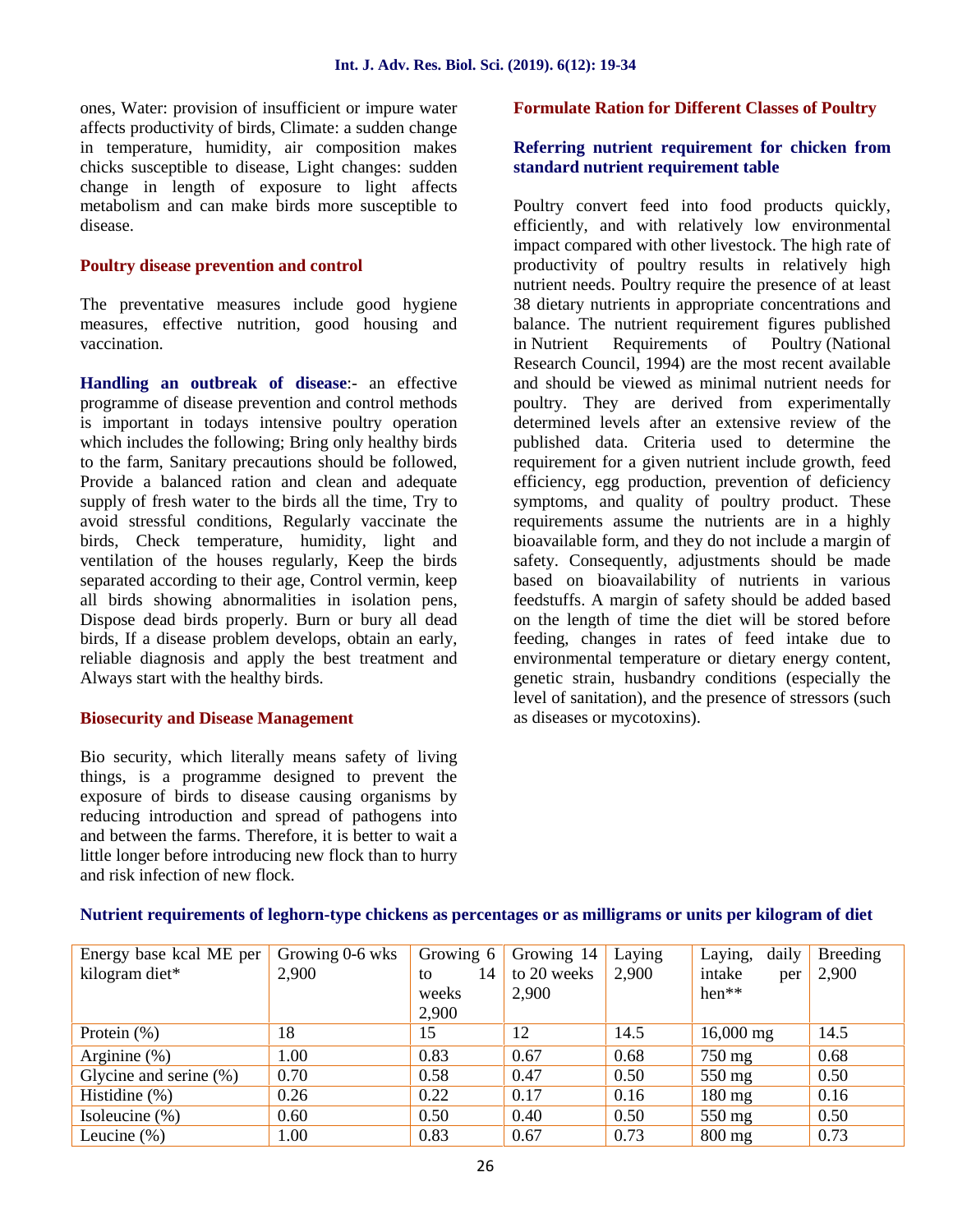#### **Int. J. Adv. Res. Biol. Sci. (2019). 6(12): 19-34**

| Lysine $(\%)$          | 0.85  | 0.60  | 0.45  | 0.64           | 700 mg      | 0.64           |
|------------------------|-------|-------|-------|----------------|-------------|----------------|
| Methionine+cystine     | 0.60  | 0.50  | 0.40  | 0.55           | 600 mg      | 0.55           |
| Methionine (%)         | 0.30  | 0.25  | 0.20  | 0.32           | 350 mg      | 0.32           |
| Phenylalanine+tyrosine | 1.00  | 0.83  | 0.67  | 0.80           | 880 mg      | 0.80           |
| Phenylalanine (%)      | 0.54  | 0.45  | 0.36  | 0.40           | 440 mg      | 0.40           |
| Threonine (%)          | 0.68  | 0.57  | 0.37  | 0.45           | 500 mg      | 0.45           |
| Tryptophan (%)         | 0.17  | 0.14  | 0.11  | 0.14           | $150$ mg    | 0.14           |
| Valine $(\%)$          | 0.62  | 0.52  | 0.41  | 0.55           | $600$ mg    | 0.55           |
| Linoleic acid $(\%)$   | 1.00  | 1.00  | 1.00  | 1.00           | $1,100$ mg  | 1.00           |
| Calcium (percent)      | 0.80  | 0.70  | 0.60  | 3.40           | 3,750 mg    | 3.40           |
| Phosphorus, available  | 0.40  | 0.35  | 0.30  | 0.32           | 350 mg      | 0.32           |
| Potassium (percent)    | 0.40  | 0.30  | 0.25  | 0.15           | 165 mg      | 0.15           |
| Sodium (percent)       | 0.15  | 0.15  | 0.15  | 0.15           | $165$ mg    | 0.15           |
| Chlorine (percent)     | 0.15  | 0.12  | 0.12  | 0.15           | 165mg       | 0.15           |
| Magnesium (mg)         | 600   | 500   | 400   | 500            | 55 mg       | 500            |
| Manganese (mg)         | 60    | 30    | 30    | 30             | 3.30 mg     | 60             |
| $\text{Zinc}$ (mg)     | 40    | 35    | 35    | 50             | 5.50 mg     | 65             |
| Iron $(mg)$            | 80    | 60    | 60    | 50             | 5.50 mg     | 60             |
| Copper (mg)            | 8     | 6     | 6     | 6              | $0.88$ mg   | 8              |
| Iodine (mg)            | 0.35  | 0.35  | 0.35  | 0.30           | $0.03$ mg   | 0.30           |
| Selenium (mg)          | 0.15  | 0.10  | 0.10  | 0.10           | $0.01$ mg   | 0.10           |
| Vitamin A (IU)         | 1,500 | 1,500 | 1,500 | 4,000          | 440 mg      | 4,000          |
| Vitamin D (ICU)        | 200   | 200   | 200   | 500            | $55$ mg     | 500            |
| Vitamin E (IU)         | 10    | 5     | 5     | 5              | $0.55$ mg   | 10             |
| Vitamin K (mg)         | 0.50  | 0.50  | 0.50  | 0.50           | $0.055$ mg  | 0.50           |
| Riboflavin (mg)        | 3.60  | 1.80  | 1.80  | 2.20           | $0.242$ mg  | 3.80           |
| Pantothenic acid (mg)  | 10.0  | 10.0  | 10.0  | 2.20           | $0.242$ mg  | 10.0           |
| Niacin (mg)            | 27.0  | 11.0  | 11.0  | 10.0           | $1.10$ mg   | 10.0           |
| Vitamin $B_{12}$ (mg)  | 0.009 | 0.003 | 0.003 | 0.004          | 0.00044mg   | 0.004          |
| Choline (mg)           | 1,300 | 900   | 500   | $\overline{?}$ | $\gamma$    | $\overline{?}$ |
| Biotin (mg)            | 0.15  | 0.10  | 0.10  | 0.10           | $0.011$ mg  | 0.15           |
| Folacin (mg)           | 0.55  | 0.25  | 0.25  | 0.25           | $0.0275$ mg | 0.35           |
| Thiamin (mg)           | 1.8   | 1.3   | 1.3   | 0.80           | $0.088$ mg  | 0.80           |
| Pyridoxine (mg)        | 3.0   | 3.0   | 3.0   | 3.0            | $0.33$ mg   | 4.50           |

## **Food stuffs commonly used in poultry diets in the tropics**

Poultry rations represent approximately 60% of cost of producing table poultry or table eggs. Saving in the use of poultry food can therefore make a major contribution to the economics of production; it is important that the cheapest suitable food stuffs are used in the correct ratio in poultry diets. It is also important to know what food stuffs are available and how they should be used in poultry diets. Food stuffs used in poultry diets can be classified in to five broad classes; Cereals and cereal by products; Plant proteins; Animal proteins; other energy foods and Mineral supplements

#### **Energy Sources**

Grains; Corn is the most important & widely used. Also, milo, wheat, barley, and oats are being used, but, perhaps, inferior to corn in the relative value.

Grain by-products; Including various milling by products (e.g., corn gluten & bran, and wheat processing by-products), brewery by-products, etc.

Molasses; Used as a source of energy but have an adverse laxative effect, thus should be limited to not more than 2% of the diet.

Vegetable & animal fats; Used as energy sources, but also reduce feed dustiness, increase palatability, and improve texture and appearance of the feed.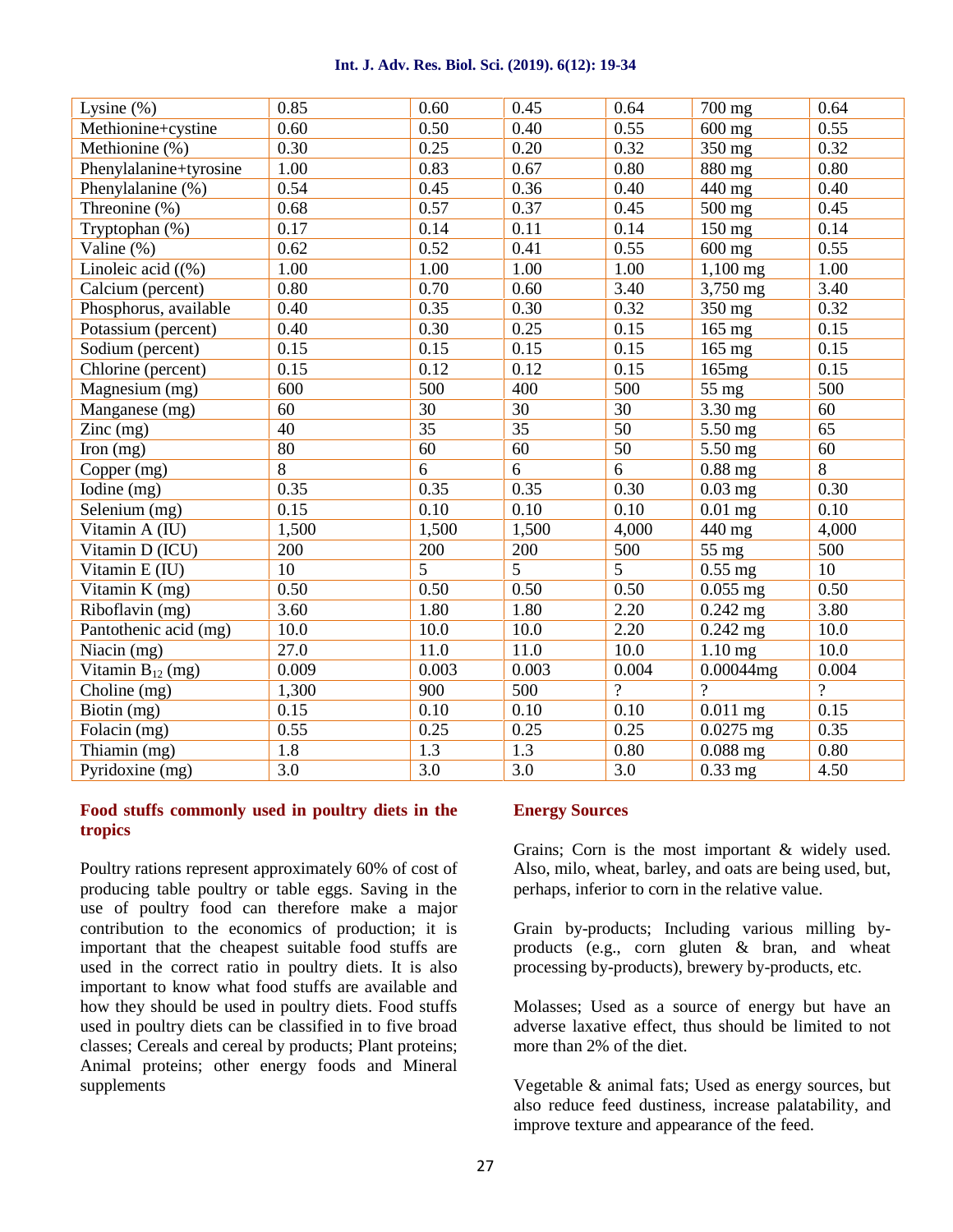#### **Protein/Amino Acid Sources**

Plant sources;

Soybean meal; Most widely used because of its ability to provide indispensable amino acids; high in digestibility and low in toxic or undesirable substances.

Cottonseed meal; Generally not used for layer diets because of: a) gossypol, which can cause a mottling and greenish cast to egg yolks, and b) cyclopropenoic fatty acids, which can impart a pink color to egg whites. May be used to replace up to 50% of the soybean meal in grower poultry diets.

Linseed meal - Can use a limited amount but may depress growth and cause diarrhea. Should not exceed 3 to 5% of the poultry diet.

Alfalfa meal and corn gluten meal - Used extensively, both for their high content of carotenoids. Both should be limited to not more than 10%.

#### **Animal sources**

Fish meals - Often used at 2 to 5% of the diet, but high in fat & tend to create a fishy flavor in meat and eggs when used in larger amounts.

Meat products (animal by-products, poultry meal, blood meal, hydrolyzed poultry feather) - Often economically priced, thus may replace an equal amount of soybean meal protein up to about 10% of the diet. Excellent sources of Ca & P.

#### **Mineral Sources**

Caicium; Common supplements are ground limestone, crushed oyster shells or oyster shell flour, bone meal, and dicalcium phosphate.

Phosphorous; Common supplements are bone meal, dicalcium phosphate, deflourinated rock phosphate, monosodium phosphate, and rock phosphate.

Salt; common to add 0.1 to 0.5%. Too much salt will result in increased water consumption and wet droppings.

#### **Vitamin Sources**

Unlike in the past, a wide variety of feedstuffs are not included in poultry diets for their Vitamin content.

Vitamin premixes are commonly used to satisfy the vitamin needs

## **Types of poultry ration**

Chickens differ markedly in their growth rate, egg production and feed conversion efficiency. Broilers are fast growing and are efficient in converting feed in to meat they need both high energy and high protein feeds. Layers are slow growing and are efficient in converting feed in to eggs rather than meat. They need low energy and protein. Fast growth and early maturity is not desired in layers .adlibitum feeding of layer chicks and pullets for early maturity resulted in lower egg production, decreased in size of eggs, prolapsed vent and more mortality. So feeding layer chicks and pullets should be aimed at maintaining a normal and sustainable growth up to the point of lay

#### **Broiler feeds (rations)**

There are three different types of rations in broiler feeding

*Broiler starter ration*: is a ration that is fed to chicks aged 0-21 days or up to 4 weeks. it is high in protein 22% cp. It is comparatively lower in energy= 3100 kclME/kg of ration but it should not be greater than 2800kclME/kg of the diet.

*Broiler grower ration*: more or less similar to the starter ration

*Finisher ration*: is fed to chickens starting from 25 or 41 days of age depending on the feeding programme .it is high in energy(3200KCLME/kg) but low in cp(19-20%) compared to starter and grower ration

*Layer feeds (ration*): there are three types of rations for egg producing type of chickens

*Layer starter ration*: is fed to layer chicks up to 8 wks of age .it contains 20% cp and 2800KclME/kg. an individual chick requires 1.5-2.5 kg feed from the age of 0-8 wks (25-42)gm/day. It contains higher protein and energy than grower and layer ratios

*Layer grower ration*: is fed to pullets 9-20 wks. it contains 18% cp and 2700KclME/kg. restricted feeding should be practiced either by decreasing the quantity of the feed or skipping feeding for a day. bird requires 6-10kg during the growing period or 60- 100gm daily.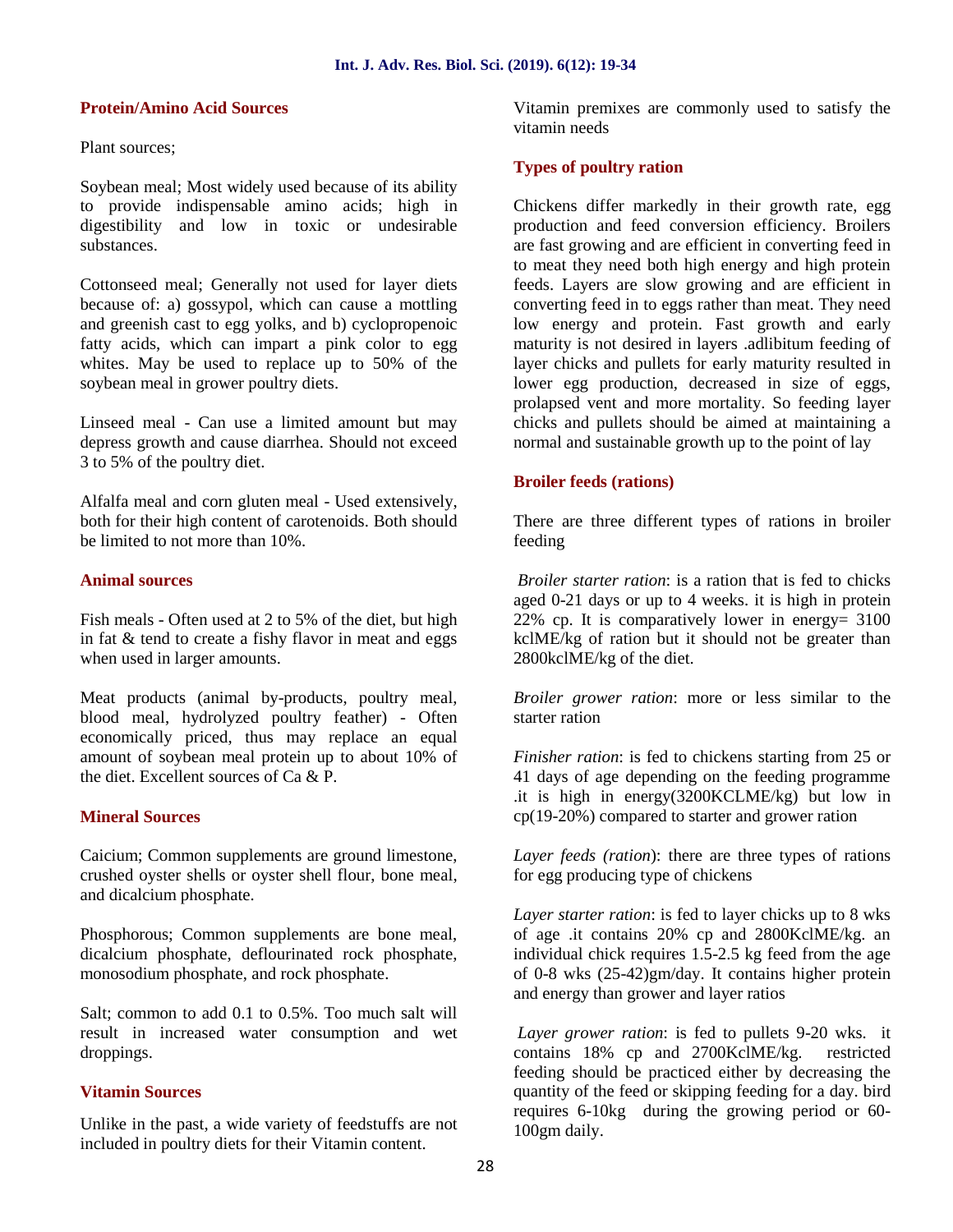*Layer ration*: is fed to egg laying chickens. Laying chickens should be fed adlibitum of layer ration. Restricted feeding affects production and initiates moulting. It contains 16% cp, 2700kclME/kg of feed and 3% ca just before the point of lay, ca content of the feed should be increased to 6% because pullets start to deposit ca in their bones.

## **Infectious diseases and their causes**

Disease can occur in poultry of all ages and breeds. When birds look sick and/or behave strangely there are many possible causes. A healthy chicken is active, has bright eyes and scavenges for food. Unhealthy or sick birds are often less active, with dull eyes and ruffled feathers. Sometimes you may observe abnormal breathing (coughing, swollen eyes), abnormal digestion (watery or bloody diarrhea, dirty feathers) or locomotion disorders (paralysis/limping). Small-scale chicken production sometimes you may notice that hens are laying fewer or abnormal eggs. Some diseases can cause high mortality rates. Infections are caused by germs. These microbes act as pathogens,which means that they Cause disease:

**Viruses causing;** Newcastle Disease, bird flu or avian influenza, fowl pox and Gumboro disease.

**Bacteria causing;** fowl cholera, typhoid and pullorum disease.

**Fungi causing;** Aspergillosis or brooder pneumonia.

Of all the microbes, only a few parasites are visible to the naked eye. All other germs can only be seen with special microscopes. Fungi or moulds can produce toxic substances called mycotoxins. If birds eat feed with mycotoxins, their resistance may be lowered. Feed should therefore be stored properly to avoid fungal growth. Parasites also cause disease or growth retardation: internally (roundworms, tapeworms and coccidiosis) or externally (fleas, ticks, lice).

## **Disease prevention**

Diseases in chicken can often be prevented by: Providing clean water, good food, housing and care, applying hygiene and biosecurity measures and vaccinating against viral diseases present in the area

#### **Disease treatment**

Viral diseases *cannot* be cured with any medicines. For bacterial and parasitic diseases, there are medicines such as antibiotics, coccidiostats, de worming drugs, herbs etc. Ectoparasites can be treated by applying oil, kerosene or pesticides. The right diagnosis is important, so you can choose the right treatment. When chickens are treated with medicines, residues of the drugs can be present in meat and/or eggs for some time.

## **Perform hatchery operations**

#### **Indentifying Types and parts of incubators**

Incubator; is a box that holds and rotates eggs while maintaining appropriate temperature, humidity and oxygen levels.Identifying Types and parts of incubators.

The force air incubators have a fan and are large in size. These incubators are good for hatching a large number of chicken eggs. These incubators have automatic turners that help turn eggs during incubation.

The still-air incubators are small and do not have a fan. You can hatch smaller number of chicken eggs in this incubator.

## **Method of incubation**

Fertilized eggs should be incubated using the broody hen(natural incubation)or artificial incubation or artificial incubator for 21 days for the production of chicks . It is by natural incubation that most chickens of the indigenous breeds are produced. However the results are usually poor and this method cannot serve large scale commercial poultry production. These artificial incubators have the capacity of incubating up to 100,000 eggs can be used. The working principle of an incubator is similar to the body of hen

## *Artificial incubator*

Every incubator has egg trays, temperature regulator, device for adding moisture to the air of the egg chamber (humidifier), a ventilating device and reliable thermo meter. Incubators of large capacity have automatic egg turners. The two units of artificial incubator are: A setting compartment or the processing unit- for the first 18 days of incubation period and A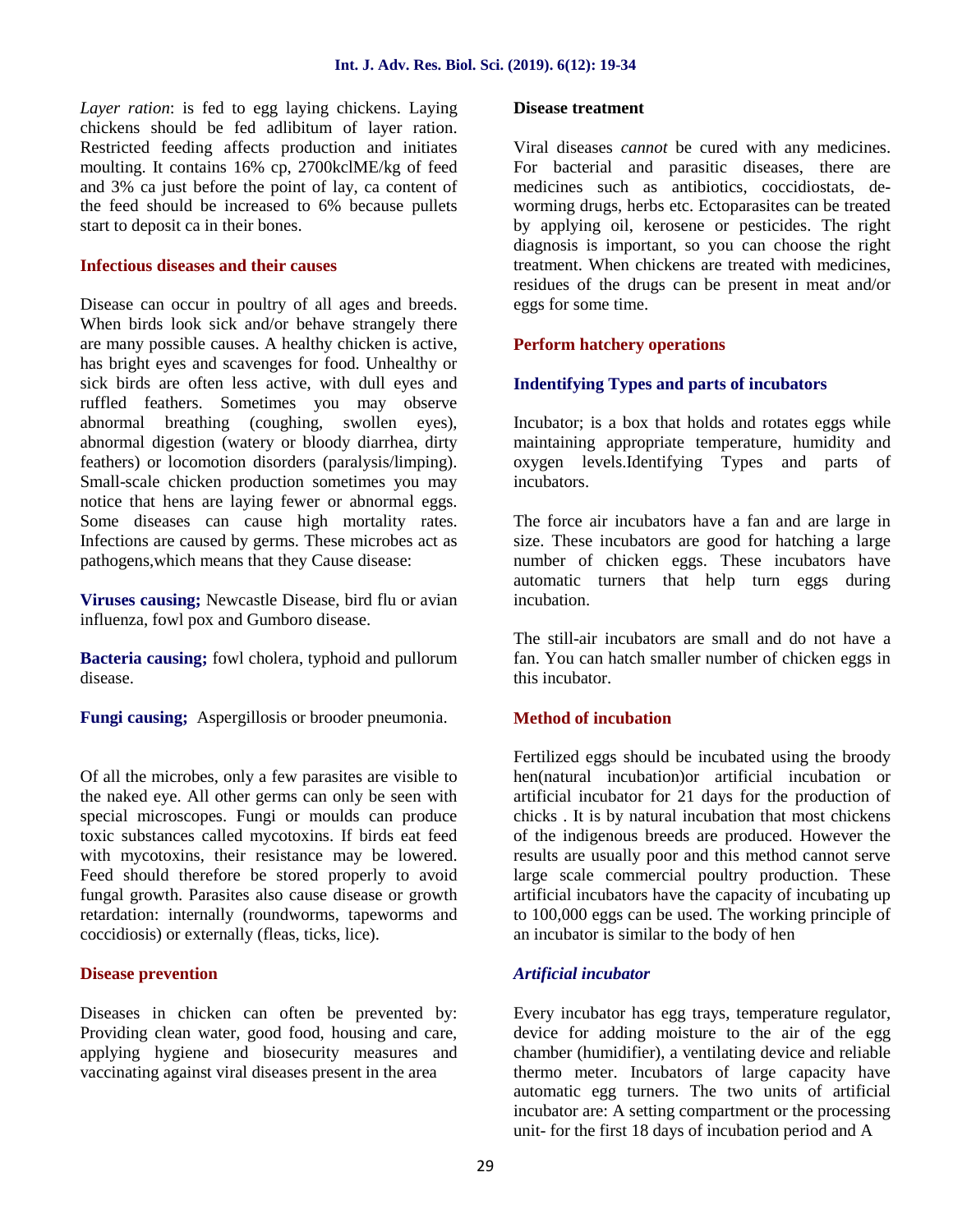hatching compartment (unit) - after the  $18<sup>th</sup>$  days (for the last 3 days )where eggs hatch into chicks. Many incubators contain both compartments except the large capacity incubators.

**Types of artificial incubator***-* there are several different makes of incubator which differ in design, size, kind of fuel used, method of heating the eggs, method of ventilating the egg chamber and method of providing humidity, so that it is impossible to classify them in any system. There are two principal types of incubators based on their size; The smaller cabinet type of incubator –is low capacity incubator (400- 20000 eggs per setting) containing both compartments. Most of the incubators that are available in Ethiopia are of this type. Large walk in mammoth incubator  $-\dot{i}s$ high capacity incubator (>50,000 eggs per setting) it is usually owned by large companies in such type of incubators both compartments are not found on the same incubator.

## **Factors essential for incubation of eggs**

**Temperature**- The eggs need to be kept at **37.5c<sup>0</sup>** at all times; just one degree higher or lower for a few hours can terminate the embryo. Temperature is the most critical factor for successful development of embryos and hatching of chicks.

**Humidity:** 40 to 50 percent humidity must be maintained for the first 18 days; 65 to 75 percent humidity is needed for the final days before hatching. Low RH for the first  $18<sup>th</sup>$  day results in excessive loss of water from eggs that hatch into smaller and hard chicks. High RH prevents sufficient evaporation as the result of which large and completely wet chicks are produced. It also delays hatching and reduces hatchability

**Ventilation** – Egg shells are porous, allowing oxygen to enter and carbon dioxide to exit; incubators need to have holes or vents that allow fresh air to circulate so the fetuses can breathe. Is to maintain the  $O_2$  and  $CO_2$ content of an atmosphere in the egg incubating chamber at 21% and 0.5% respectively.

**Position and turning of eggs:**- eggs are arranged on setting trays with position large end up. This is done to allow more eggs to be incubated at one setting and to increase chick quality and hatchability. Placing the eggs with the small end up results in a decrease in chick quality and hatchability (10%). Turning of the

eggs frequently prevents the adhering of the embryos to the shell

## **Perform hatchery operation**

Now a day's most commercial poultry farms obtain day old chicks from hatcheries. But farms to which a hatchery unit is added can produce their own day old chicks. Whatever the cause knowledge of the basic working principles and practices of incubator and incubating eggs is of paramount importance in hatchery management and operation.

## **Operation of an incubator**

Artificial incubation has several steps:

Step 1: preparation of the incubator

A. Sanitation and fumigation- this includes the cleaning and disinfection of the incubator parts. Remove the different parts such as the egg trays and carriers racks. Fumigate with 50ml of 40% formaldehydes with 25-30gm potassium permanganate

B. Regulate the incubator. Check the temperature, humidity and the light make trial run for 24 hours then adjust it

Step 2: select the eggs.

The following factors should be considered in selecting hatching egg. Select eggs that are neither too small nor too big. Select medium sized eggs, Eggs with poor shell texture should not be selected. poor shell quality indicates ca deficiency which is associated with poor hatchability, Do not select cracked eggs, Highly soiled eggs should not be selected, Do not select eggs that are kept for long time usually for more than 10 days. If the area is hot eggs kept more than 3 days should not be selected, If the egg has been stored in cold storage it should be left at room temperature for 4 hours to stabilize.

Step 3 setting: placing the eggs in the incubator

Place the eggs with large end upon the egg tray then Put the tray on the incubator

Step 4 regulate the incubator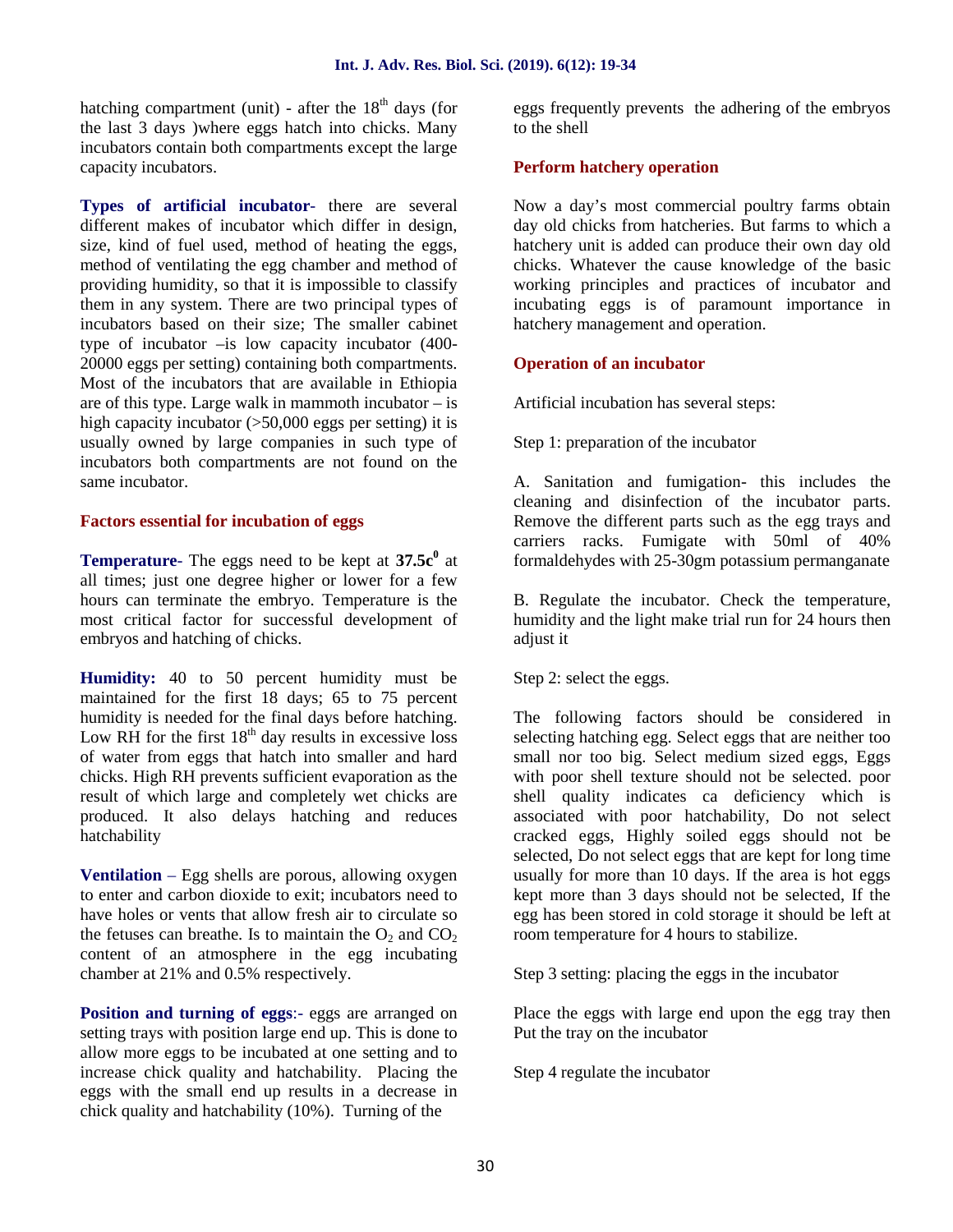Adjust the temperature, Adjust the humidity, Adjust the ventilation, Eggs should be turned 4-6 times daily starting the  $3<sup>rd</sup>$  day of incubation

Step 5 testing the egg or candling

Incubated eggs should be tested (candling) on the  $7<sup>th</sup>$ day and  $14^{th}$  day; If the egg is perfectly transparent, like anew laid egg , it is infertile; If dark body is seen in the center of an egg , it is fertile and contains an embryo; All infertile eggs should be sorted out and disposed

Step 6 transferring the egg to the hatching unit (compartment)

An incubator has two compartments

*Incubating compartment*- compartment where hatching eggs are set for the first 18 days

*Hatching compartment* – compartment where hatching eggs are placed starting  $19<sup>th</sup>$  day On the  $19<sup>th</sup>$  day hatching eggs are transferred from incubating trays to hatching trays

Step 7 cares during hatching

Chicks start to come out starting the 21th day; The chicks hatched should remain in the incubator without feed for 18- 24 hours; After drying off and flushed out the temperature should be gradually decreased to 98- 95 degree Fahrenheit for hardening of the chicks before transferring them to the brooder.

## **Selecting egg, cleaning and setting in incubators**

Eggs sold in the local stores are not fertile eggs and cannot hatch. Fertile eggs are those eggs in which ovum have been fertilized by male sperms. You can get fertilized eggs from hatcheries or poultry farms. When selecting an egg, keep the following instructions in mind:

Select medium-sized eggs as large eggs hatch poorly and small eggs produce small chicks.

Avoid eggs with cracks and thin shells Select clean eggs for hatching as cleaning or wiping dirty eggs removes their protective coating on the shell. This makes the eggs prone to diseases

## **Selection of Hatching Eggs**

Most producers set as many eggs as their breeders produce. If incubator space is the limiting factor, it is more profitable to select the better quality eggs for incubating. A few tips to follow when selecting hatching eggs are:

Select eggs from breeders that are; well developed, mature and healthy; compatible with their mates and produce a high percentage of fertile eggs; are not disturbed much during the mating season; fed a complete breeder diet; and Not directly related brother, sister, mother, father, etc.

Avoid excessively large or small eggs. Large eggs hatch poorly and small eggs produce small chicks.

Avoid eggs with cracked or thin shells. These eggs have difficulty retaining moisture needed for proper chick development. Penetration of disease organisms increase in cracked eggs.

Do not incubate eggs that are excessively mis-shapen.

Keep only clean eggs for hatching. Do not wash dirty eggs or wipe eggs clean with a damp cloth. This removes the egg's protective coating and exposes it to entry of disease organisms. The washing and rubbing action also serves to force disease organisms through the pores of the shell.

## **Egg Care and Storage**

Many times a producer carefully attends to the incubation process but disregards the care of the eggs before they are placed in the incubator. Even before incubation starts the embryo is developing and needs proper care. Hatching eggs suffer from reduced hatchability if the eggs are not cared for properly.

When the required amount of eggs for setting have been collected, cleaned, candled and sorted then as a group they should be bought up to room temperature for 24 hours before placing in the incubator to minimize the shock caused through a sudden change of temperature.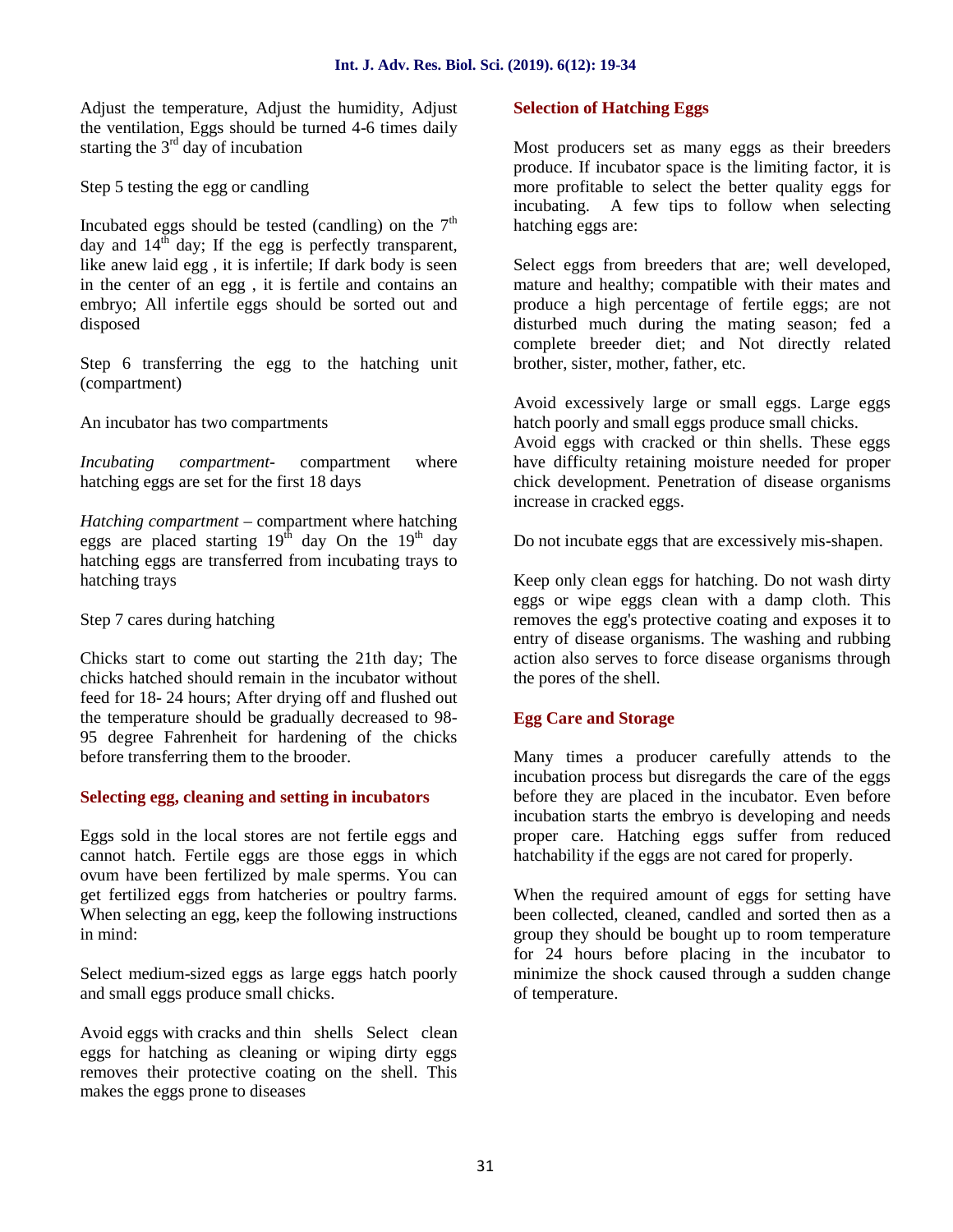## **Performing routine incubator management**

## **Fumigation of Incubators**

The killing of bacterial organisms by formaldehyde gas is based on the concentrations of the gas, exposure time, temperature, and humidity of the incubator. The chemicals potassium permanganate and formalin (which is 40% formaldehyde gas) have proven to be the most effective method of destroying bacterial organisms in the hatchery.

## **Concentration**

The recommended concentration for effective fumigation is 53 mL of formalin added to 36 g of potassium permanganates per cubic meter of space to be fumigated, or 1 1/2 mL of formalin added to 1g of potassium permanganate per cubic foot of space to be fumigated.

**Caution:** Never add the permanganates to the formalin. Heat is generated when the two chemicals are combined, and care should be taken. Formaldehyde gas is generated quickly. Do not allow the fumes to get into the eyes. Personnel should use a respirator or wear a mask to avoid unnecessary exposure.

## **Time**

It is not recommended to fumigate setters with hatching eggs in them, but if such treatment becomes necessary, embryos between 24 and 96 hours of age should not be exposed to the above concentration of formaldehyde.

## **Fumigation Procedure**

Make sure the temperature and humidity of the incubators are at normal operating conditions.

Measure the inside volume of the machine in cubic feet or cubic metres (length x width x height).

Close the ventilators, but leave the fans on.

Weigh the required amount of potassium permanganate into a wide enamelware or earthenware vessel large enough to accommodate the boiling and splattering action experienced when the formalin is added. Place the vessel and the permanganate in the area to be fumigated; then add the formalin.

Close the door immediately and leave closed for 20 minutes.

After 20 minutes, open the ventilators.

Open the doors of the machine for five minutes, leaving the fan on to allow more of the formaldehyde gas to escape, or neutralize it with a 25% solution of ammonium hydroxide equal to one-half the amount of formalin used. The hydroxide should be thrown directly on the floor of the machine and the doors closed. The formaldehyde gas will quickly be neutralized.

## **Temperature management**

During the warm-up period, the temperature should be adjusted to hold a constant 101°F for still air, 99°- 100°F for forced air. To obtain reliable readings, the bulb of the thermometer should be at the same height as the tops of the eggs and away from the source of heat.

## **Humidity management**

The relative humidity of the air within an incubator should be about 60 percent. During the last 3 days (the hatching period) the relative humidity should be nearer 65-70 percent. (Too much moisture in the incubator prevents normal evaporation and a result in a decreased hatch, but excessive moisture is seldom a problem in small incubators.) Too little moisture results in excessive evaporation, causing chicks to stick to the shell, remain in the pipped shells, and sometimes hatch crippled.

## **Ventilation management**

The best hatching results are obtained with normal atmospheric air, which usually contains 20-21 percent oxygen. Ventilation is very important during the incubation process. While the embryo is developing, oxygen enters the egg through the shell and carbon dioxide escapes in the same manner. As the chicks hatch, they require an increased supply of fresh oxygen. As embryos grow, the air vent openings are gradually opened to satisfy increased embryonic oxygen demand. Care must be taken to maintain humidity during the hatching period. Unobstructed ventilation holes, both above and below the eggs, are essential for proper air exchange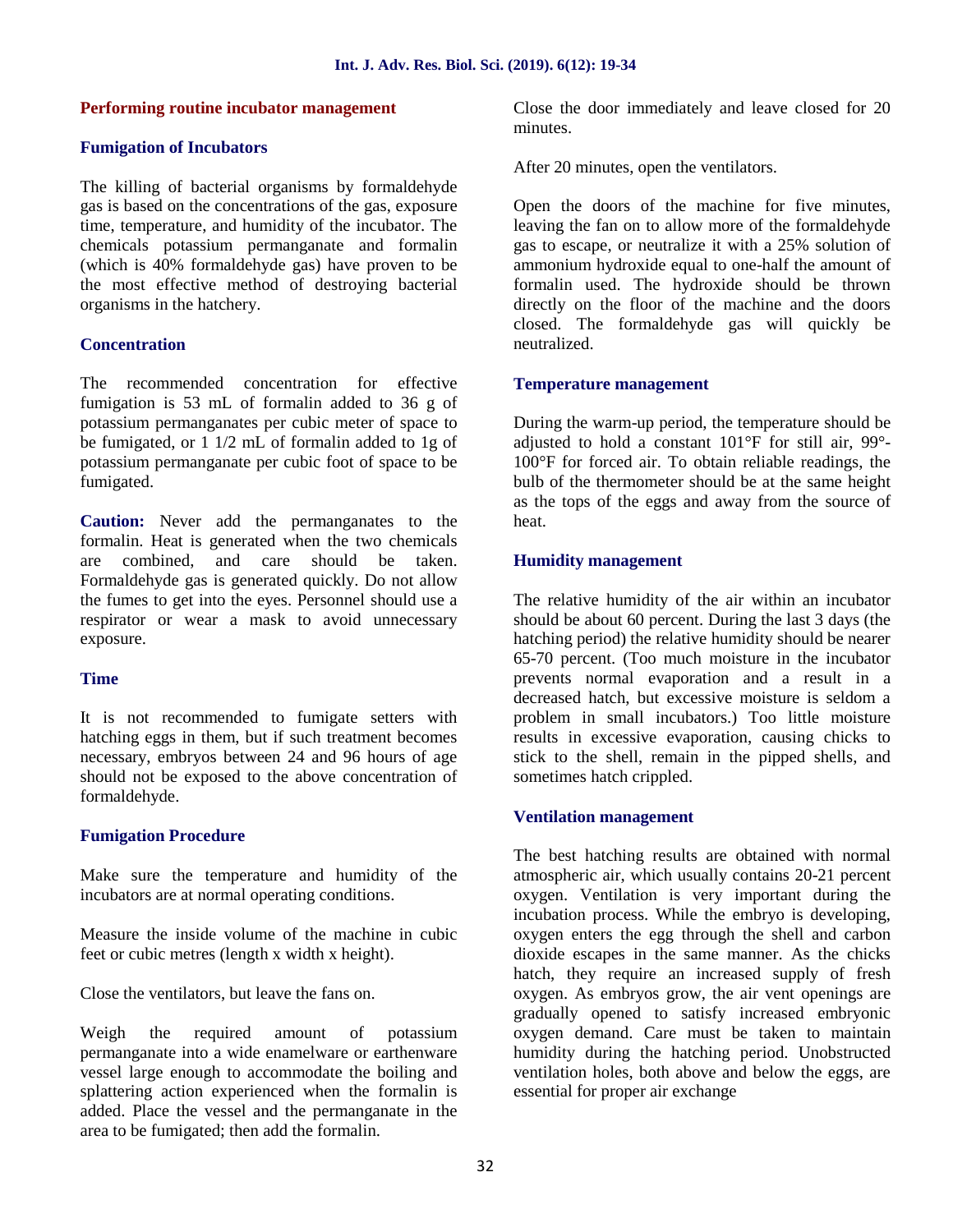#### **Turning eggs**

Turning is essential during the first 14 days of incubation and should be continued until 3 days prior to the eggs expected hatch day. If hand turning, always turn the eggs an uneven number of times a day, so the eggs do not spent two nights in a row in the same position. If not turned to a fresh position frequently during the early stages, the developing embryo touches the shell membrane and sticks to it causing abnormal growth. Turning the egg aids these movements within the egg, and mimics what a mother hen would do naturally.

## **Incubating Chicken Eggs**

Mark the chicken eggs with a small 'x' using a permanent marker before you put in incubator. This will be helpful when turning the eggs around during incubation.

In a forced air incubator, adjust the temperature to 100 °F. The temperature should be set at 102 °F, in a still air incubator. Set the humidity levels at 58-60% for the first 18 days. During the time of hatching, that is, between 18 to 21 days, raise the humidity level to 65%-70%. This is to prevent the loss of moisture in eggs. If you are using a still-air incubator turn the eggs around 2 to 3 times a day for 18 days after incubating. Do not attempt to turn the eggs after the 18th day as you may injure the chick.

#### **Candling eggs periodically**

## **Fertility and Candling**

Fertility is rarely 100%. When the flock is of good producing age and the right proportion of males to hens are penned together, it can be assumed that a fair amount of eggs will be fertile. Fertility may vary from 55% to 95% with season, condition and type of birds. A good average expectancy may be that 50% to 75% of the eggs will hatch.

Fertility of eggs cannot be determined before incubating them. After 2 to 3 days, white shelled eggs may be candled to see if embryos have developed. Cracked or damaged eggs do not hatch and often develop odors and should be removed when detected.

## **Egg Candling**

Candling is the term used for shining a light through an eggshell to see what's happening

inside. The reason to candle to see whether the embryo is developing or not; those that are not developing should be removed from the incubator on day 14 (or sooner if they begin to smell bad). There are many reasons an egg could fail to develop or begin developing and stop.

#### **How to candle**

When candling an egg, a light is held up to the wide end of the egg (the air cell end) in order to illuminate the shell's contents. The darker the eggshell, the brighter the light required to get a good look at what's going on inside.

## **Terminologies**

**Poultry** :- birds that are raised by humans for meat, egg, feather production purpose for human **Mash**: a blend of several feed ingredients, ground to a small size but *not* too a powder

Pellets: small kernels of compressed mash, causing birds to eat the whole blend, not pick and choose

**Crumbles**: pellets broken up into smaller pieces

**Starter**: a blend of feed for chicks and growing birds, usually in the form of mash; approximately the same as "Grower"; can be replaced with "adult" food as soon as chicks go for it, somewhere between 4 and 8 weeks of age

**Grower**: approximately the same as "Starter"

**Layer feed** : blend for chickens that are laying eggs, having extra calcium and protein added

**Broiler feed**: blend for chickens that are growing as fast as possible, in order to be harvested for meat as early as possible

**Pullets**: female chickens in their first year of lay, or prior to their first moult; female baby chicks

**Hens:** female chickens in their second year of lay, or after their first moult

**Cockerels**: male baby chicks; male young domestic fo wl

**Broilers**: chickens raised to be eaten

**Layers**: chickens raised to be egg-layers

**Layer-Broiler:** chickens raised to be both egg-layers and to be eaten